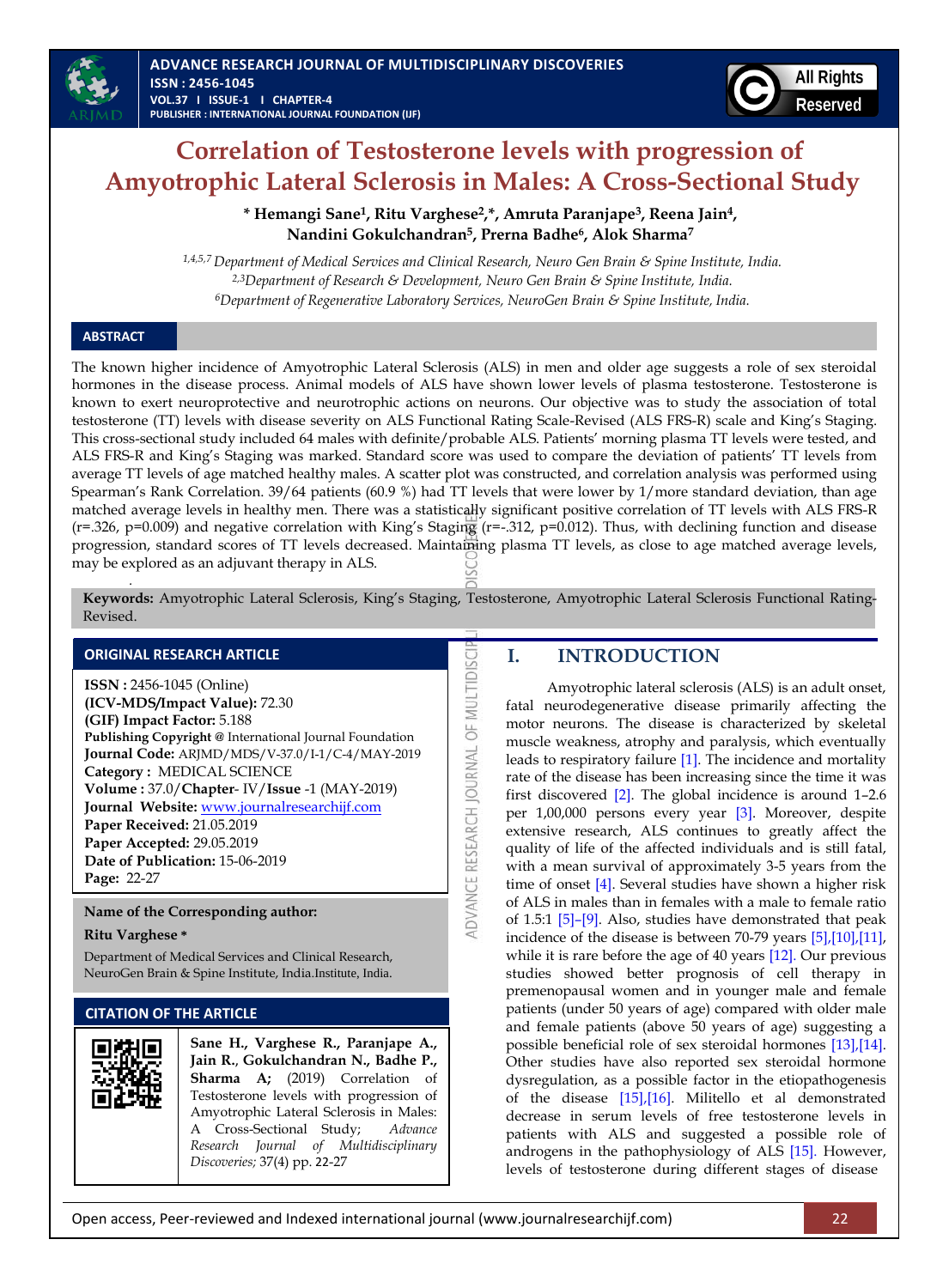#### ADVANCE RESEARCH JOURNAL OF MULTIDISCIPLINARY DISCOVERIES **INC. AND SEARCH ISSN : 2456-1045 (ONLINE**)

severity and its possible role in disease progression has not been studied. The objective of this study was to evaluate the deviation of total testosterone (TT) levels in ALS patients from mean age matched levels in healthy men and to characterize its association with disease severity on ALS Functional Rating Scale-Revised (ALS FRS-R) and King's Staging.

# **II. MATERIALS AND METHODS**

#### **A. Study Design, protocol and patient selection**

This is a cross-sectional study including 64 males, diagnosed with clinically definite/probable ALS as per Revised El-Escorial Criteria, from March 2015 to April 2019. A written informed consent was obtained from each patient. Plasma TT levels were tested in the morning. All the patients had been examined clinically on ALS FRS-R and King's Staging at the time of testosterone testing.

#### **B. Inclusion criteria**

Male patients above 18 years of age with a clinically definite or probable ALS as defined by Revised El-Escorial diagnostic criteria; and patients with normal blood sugar and Hemoglobin A1c (HBA1c) levels, liver and renal functions were included in the study. Also, the included patients' records demonstrated absence of cancer, cardiac failure, coronary heart disease, glucocorticoids, antidepressants, sedatives or antipsychotic medicines. All patients were non-smokers/tobacco users, occasional alcohol consumers.

#### **C. Exclusion criteria**

Neuromuscular disorders that mimic the symptoms of ALS, acute respiratory or systemic infections, Human Immunodeficiency Virus infection, Hepatitis B/C viral infections, bleeding disorders, uncontrolled hypertension and uncontrolled thyroid disorders.

#### **D. Procedure**

Plasma TT levels (n=64) had been tested in the morning. Chemiluminescent microparticle immunoassay (ARCHITECT 2nd generation Testosterone Assay, Abbott Diagnostics) for the quantitative determination of plasma levels of testosterone (unit: ng/dl) was used. Each of the patients had been marked on King's Staging and ALS FRS-R scales by experienced doctors.

Standard score was used to compare the deviation of patients' TT levels from the average TT levels of age matched healthy males in the reference data [\[17\]](#page-4-13) [\[Appendix](#page-5-0)  [I\]](#page-5-0). Standard scores of TT levels were then compared with disease severity on ALS FRS-R scale and King's Staging (Fig 1).



#### **E. Demographic assessment**

Demographic data of the patients was gathered. Distribution of the patient population by age, ALS FRS-R scale and King's staging was computed. Also, the plasma TT levels of the patients in relation to the ALS FRS-R score was plotted.

#### **III. STATISTICAL ANALYSIS**

ALS disease severity was examined through ALS FRS-R scale and King's Staging and was tested for statistical correlation with standard scores of TT levels. Levels below one standard deviation (-1SD) from the mean age matched TT levels, were considered deviated from mean on the lower side and levels above one standard deviation (1SD) were considered deviated from the mean on the higher side. For assessing the relationship between the standard score of TT levels and the ALS FRS-R scale and King's Staging a scatter plot was plotted. Spearman's Rank Correlation analysis was used to compare the standard scores of plasma TT levels with disease severity as measured on ALS FRS-R scale and King's Staging. Statistical significance was considered with p value less than 0.05. SPSS (version 23.0) and excel was used for the analyses.

## **IV. RESULTS**

**DISCOVERI** 

**IDISCIPL** 

₹ 5F **JRNAL** 5

**RESEARCH** 

**DVANCE** 

#### **A. Demographic Description**

All the patients were males ranging from 25 to 71 years of age. The mean age was 48.9 (10.2) years. The demographic description has been shown in Table 1 and Table 2. Also, the plasma TT levels of the patients in relation to the ALS FRS-R score is shown in [Figure 2.](#page-2-0)

#### **Table 1: Demographic data of the study population**

|                | Mean (SD)   | Minimum | Maximum |
|----------------|-------------|---------|---------|
| Age (years)    | 48.9 (10.2) | 25      |         |
| ALS FRS-R      | 34.2(7.9)   | 11      | 48      |
| King's Staging | 2.5(0.8)    |         |         |

Open access, Peer-reviewed and Indexed international journal (www.journalresearchijf.com) 23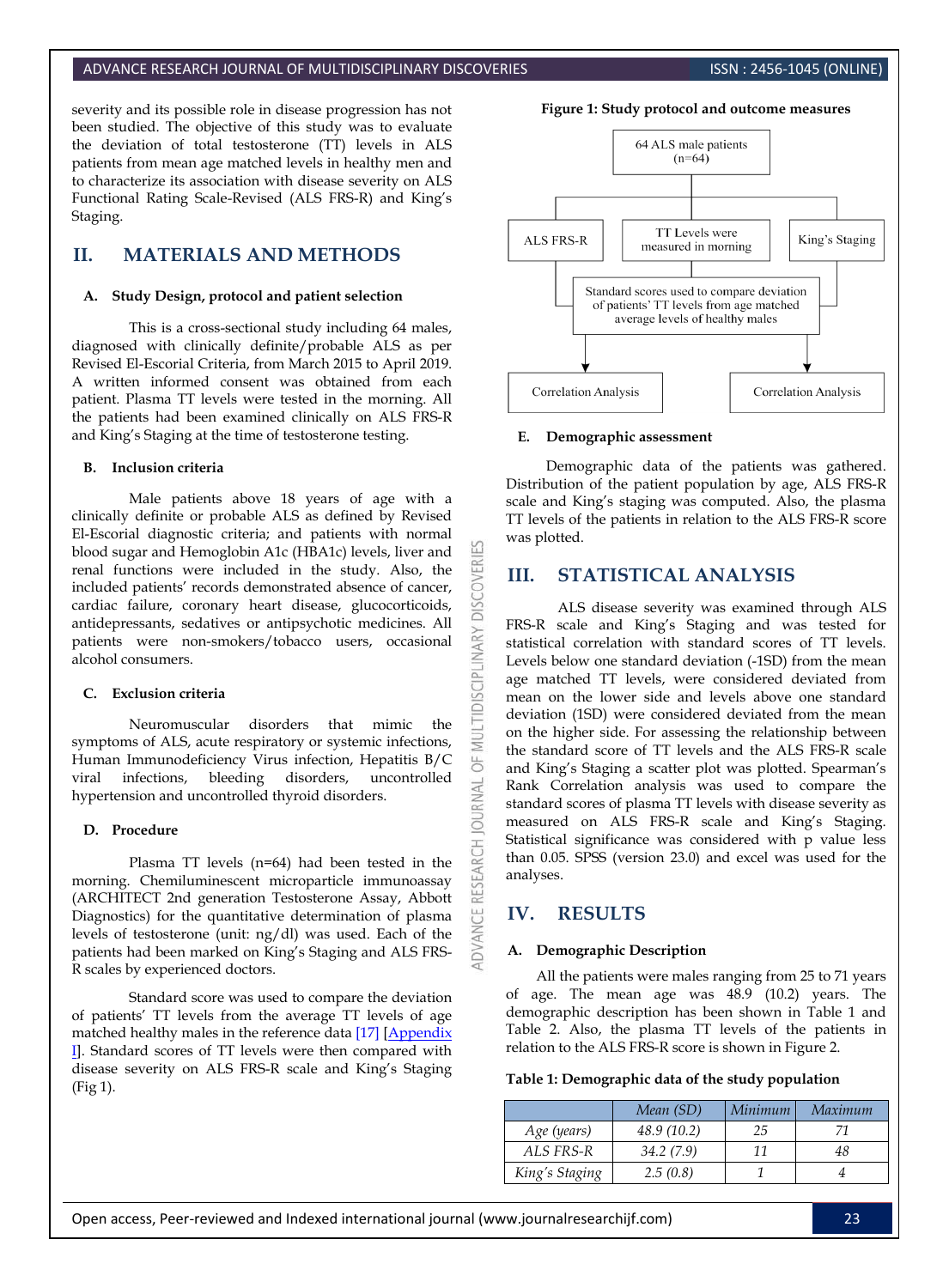**Table 2: Number of patients, mean TT levels by 10-year age groups**

| Age group<br>(Years) | <b>Mean Plasma</b><br><b>Testosterone</b><br>(ng/dl) | <b>Standard</b><br><b>Deviation</b> | Number of<br>patients<br>included |
|----------------------|------------------------------------------------------|-------------------------------------|-----------------------------------|
| 25-34                | 368.14                                               | 155.71                              | 5                                 |
| 35-44                | 387.38                                               | 154.12                              | 19                                |
| 45-54                | 374.62                                               | 199.09                              | 23                                |
| 55-64                | 315.35                                               | 154.39                              | 14                                |
| 65-74                | 455.05                                               | 241.63                              |                                   |

<span id="page-2-0"></span>**Figure 2: TT levels of the patients in relation to ALS FRS-R**



#### **B. Comparison of progression of the disease on ALS FRS-R and King's Staging with standard score of TT levels**

We found that 56/64 patients (87.5%) and 39/64 patients (60.9 %) had TT levels that were lower than mean or 1 standard deviation/more, than age matched average levels in healthy men respectively.

We found a monotonic relationship between disease severity on ALS FRS-R and standard scores of plasma TT levels; and between King's Staging and standard scores of plasma TT levels. There was a statistically significant positive correlation between ALS FRS-R and standard scores of plasma TT levels (r=.326, p=0.009) (Figure 3).

There was a statistically significant negative correlation between King's staging and standard scores of plasma TT levels (r=-.312, p=0.012) [\(Figure 4\)](#page-2-1).

**Figure 3: There was a statistically significant positive monotonic correlation between ALS FRS-R score of the patients and standard scores of plasma TT levels; r=0.326, p=0.009**



<span id="page-2-1"></span>**Figure 4: There was a statistically significant negative monotonic correlation between King's staging and standard score of TT levels, r=-0.312, p=0.012.**



## **V. DISCUSSION**

**OURNAL** 

**RESEARCH** 

ADVANCE

In this study, it was found that 87.5% and 60.9% had TT levels that were lower than mean or 1 standard deviation/more, than age matched average levels in healthy men respectively. In addition, we have demonstrated a statistically significant positive correlation between ALS FRS-R scales and standard scores of plasma TT levels and a statistically significant negative correlation between King's Staging and standard score of plasma TT levels. Thus, with increasing disease severity as measured on ALS FRS-R and King's Staging, there was a further decline in standard scores of TT levels.

ALS is characterized by the loss of Betz cells and of anterior horn cells in the motor cortex and the spinal cord respectively and/or of the lower cranial motor nuclei of the brainstem [18]. It begins with involvement of the limb or bulbar muscles and then involves the adjoining and eventually the respiratory myotomes. At cellular level, studies have demonstrated mitochondrial dysfunction to play a central role which induces a cascade of events including oxidative stress, glutamate excitotoxicity, increase in intracellular calcium, and cell death [\[19\].](#page-4-14) Excitotoxicity, might trigger in dying forward mechanism, distal degeneration characterized by NMJ remodeling,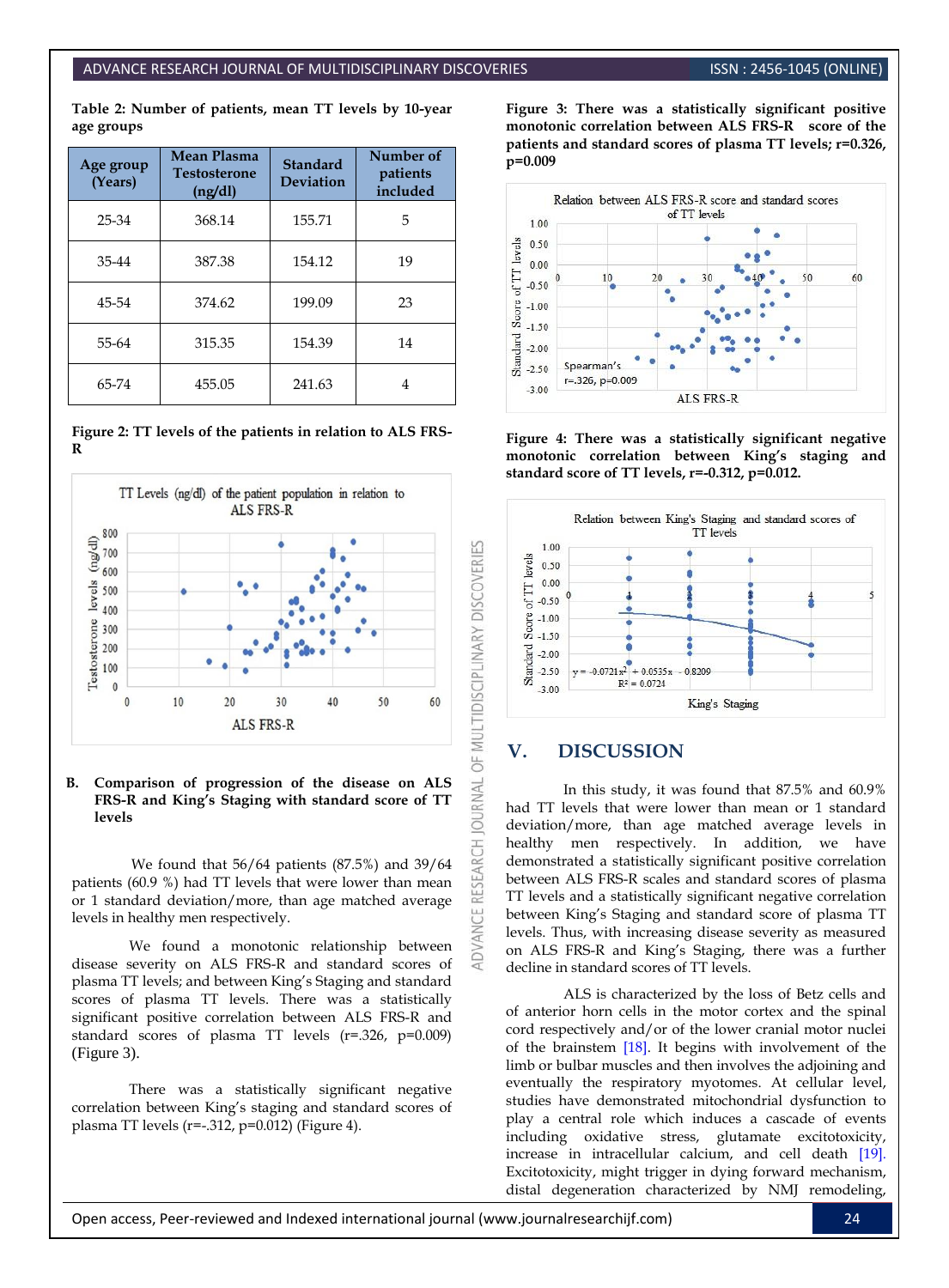distal axon damage and NMJ retraction [20]. Early in the disease, the distal motor neuron segments that are resistant to excitotoxicity demonstrate compensatory plasticity by establishing new connections through collateral branching, reinnervating the motor units because of which larger motor units are formed [21,22]. Comley et al demonstrated selective death of motor neurons, with a loss of neuronal innervation and shrinkage of motor end plates in a mouse model of ALS [23]. Reinnervation was noted with disease progression reflected as partially occupied end plates. However, as the disease further progresses, damage within motor neurons is increased by damage caused by nonneuronal neighboring cells such as macrophages/microglial cells, by an inflammatory response that hastens disease progression [1]. Later in the disease, the sprouting and enlargement of the intact motor units becomes progressively compromised with a progressive loss of functional motor units [22]. Incidentally, these changes, of progressive motor unit loss, reinnervation of the denervated motor end plates and recession of nerve terminals (though at a rapidly accelerated rate in ALS) are also seen as a natural occurrence of aging and these may be related to an age-related decline in testosterone levels [\[22\]](#page-4-15)[,\[24\].](#page-5-1) One of the less known actions of testosterone is neuroprotection which involve salvaging, recovery or regeneration of the nervous system, its cells, structure and function [25]. The lower standard scores of testosterone levels with increasing disease severity that were evident in our study, may be the reason for the hampering of the intrinsic neuroprotective mechanism and increase in susceptibility of neurons to damage. Also, sex steroids are known to modulate dendritic growth and dendritic spine density [26],[27]. Since innervation is driven by sex steroids, the lower than average testosterone levels in ALS may impair the reinnervation of denervated end-plates and the natural compensatory mechanisms in the affected tissue, contributing to exacerbation of symptoms and disease progression. Lower levels of testosterone may also cause decrease in dendritic length which may in turn hamper synaptic connectivity and neuronal function [19]. Finally, lower levels of testosterone are associated with a reduction in muscle mass and strength which may further contribute to muscle weakness and atrophy seen in ALS [28],[29].

Only two human studies have investigated plasma TT levels in ALS [15],[30]. Militello et al demonstrated that there was no difference in TT levels and controls [15]. But, in this study, control group included patients with other neurological disorders which can influence testosterone levels. In the second study, TT levels did not decline with increasing age in ALS patients. However, in this study both genders' levels were analyzed together and influence of gender on testosterone levels has not been considered [30].

Animal models of ALS have reported sex steroidal hormone dysregulation, as a possible factor in the etiopathogenesis of ALS [16]. Sar and Stumpf, reported high concentration of androgen receptors in selective motor neurons of spinal cord and cranial nerves [31]. Based on their observation of variability in the concentration of androgen receptors that coincided with the neurons that are involved or spared in ALS, Weiner et al hypothesized that androgens may be important for motor neuron

function and repair processes following axonal injury [32]. Daniselle et al demonstrated deficiency of testosterone synthesis along with its precursor ADIONE and metabolite 5α-DHT in the testes of animal model of ALS [16]. Further, the low plasma testosterone levels correlated to spinal cord testosterone levels, indicating that low plasma testosterone levels reflect low testosterone levels in the spinal cord [16]. In normal individuals, low testosterone levels cause activation of the Hypothalamus Pituitary Gonadal axis, to release luteinizing hormone [33]. But, in the study gonadotropin releasing hormone and luteinizing hormone levels were also found to be lower, demonstrating dysregulation at all the levels of Hypothalamus Pituitary Gonadal axis. The study suggested a possible involvement of androgens in the pathophysiology of ALS and dysregulation of the Hypothalamus Pituitary Gonadal axis at the central level [16]. Similarly, administration of antiandrogen in mouse model of mice accelerated disease onset and motor deficits implicating the role of androgens in the disease [34].

Maintaining plasma TT levels as close to age matched mean plasma TT levels may be of importance in ALS patients. Administration of exogenous androgens may exert therapeutic benefits through their impact on the survival of neurons, promoting neuronal plasticity and regeneration of damaged axons and dendrites. Enhancement of axon regeneration was found in rats and this may be of critical significance in treatment of ALS [35],[36]. Neuronal differentiation and increase in neurite outgrowth has been observed in cultured neural cells after stimulation of the androgen pathways [37],[38]. Since low levels of testosterone are associated with reduced muscle mass and strength, administration of androgens may also act by reducing muscle weakness and atrophy [35]. The quality of life of patients with ALS is largely affected by muscle-related symptoms, targeting the muscles may provide therapeutic benefits to patients [15]. In a preclinical study, treatment with dihydrotestosterone (DHT) significantly increased muscle weight, cross sectional area and muscle fiber area in the gastrocnemius and tibialis anterior muscles in mouse model of familial ALS [39]. Androgen mediated increased muscle mass has been shown to be correlated with increase in muscle strength [39]. To reduce muscle weakness and atrophy, administration of androgens could be a potential treatment strategy.

Our results demonstrated a correlation between disease severity and decreasing standard scores of TT levels in patients with ALS. Therefore, maintaining TT levels closer to mean age matched TT levels in healthy males may provide neuroprotection and salvage the neurons from accelerated damage. One of the limitations of the study includes unavailability of body mass index.

## **VI. CONCLUSION**

3

In our study, 56/64 patients (87.5%) and 39/64 patients (60.9 %) had TT levels that were lower than mean or 1 standard deviation/more, than age matched average levels in healthy men respectively. It was found that standard scores of TT levels further decline with increase in

Open access, Peer-reviewed and Indexed international journal (www.journalresearchijf.com) 25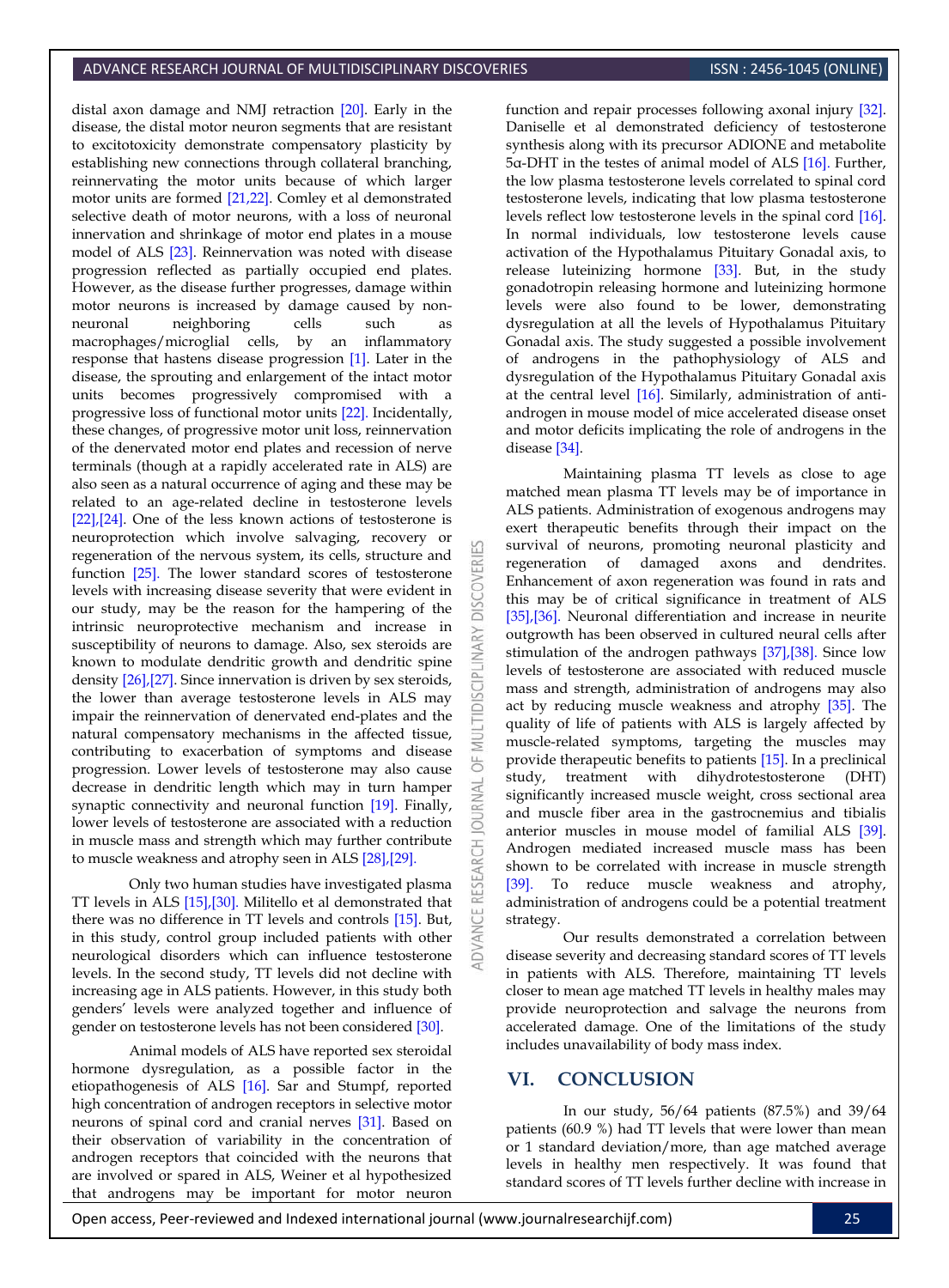#### ADVANCE RESEARCH JOURNAL OF MULTIDISCIPLINARY DISCOVERIES **INC. AND SEAL AREA ISSN : 2456-1045 (ONLINE**)

disease severity as seen on ALSFRS-R and King's staging. Low levels of TT may expose the neurons to risk of damage and may contribute to the etiopathogenesis of the disease. Thus, maintaining testosterone levels close to age matched average levels maybe of importance and testosterone replacement may be explored as an adjunctive therapeutic strategy in ALS. Larger studies to clarify the role of decline in testosterone levels with disease severity, as a cause or effect in the etiopathogenesis of ALS are needed.

# **VII. REFERENCES**

- <span id="page-4-0"></span>[1] **Boillée S, Velde CV, Cleveland DW.** ALS: a disease of motor neurons and their nonneuronal neighbors. Neuron. 2006;52(1):39–59.
- <span id="page-4-1"></span>[2] **Chiò A, Logroscino G, Traynor BJ, Collins J, Simeone JC, Goldstein LA, et al.** Global epidemiology of amyotrophic lateral sclerosis: a systematic review of the published literature. Neuroepidemiology. 2013;41(2):118–130.
- <span id="page-4-2"></span>[3] **Govoni V, Cesnik E, Casetta I, Tugnoli V, Tola MR, Granieri E.** Temporal trend of amyotrophic lateral sclerosis incidence in southern Europe: a population study in the health district of Ferrara, Italy. Journal of neurology. 2012;259(8):1623–1631.

K

**DISCOVERI** 

MULTIDISCIPLINARY

5 **JRNAL** jon

**IDVANCE RESEARCH** 

- <span id="page-4-3"></span>[4] **Hardiman O, Van Den Berg LH, Kiernan MC.** Clinical diagnosis and management of amyotrophic lateral sclerosis. Nature reviews neurology. 2011;7(11):639.
- <span id="page-4-4"></span>[5] **Huisman MH, de Jong SW, van Doormaal PT, Weinreich SS, Schelhaas HJ, van der Kooi AJ, et al.** Population based epidemiology of amyotrophic lateral sclerosis using capture–recapture methodology. Journal of Neurology, Neurosurgery & Psychiatry. 2011;82(10):1165–1170.
- [6] **Kurtzke JF.** Epidemiology of amyotrophic lateral sclerosis. Advances in neurology. 1982;36:281–302.
- [7] **Logroscino G, Traynor BJ, Hardiman O, Chiò A, Mitchell D, Swingler RJ, et al.** Incidence of amyotrophic lateral sclerosis in Europe. Journal of Neurology, Neurosurgery & Psychiatry. 2009;
- [8] **O'Toole O, Traynor BJ, Brennan P, Sheehan C,**  Frost E, Corr B, et al. Epidemiology and clinical features of amyotrophic lateral sclerosis in Ireland between 1995 and 2004. Journal of Neurology, Neurosurgery & Psychiatry. 2008 Jan 1;79(1):30–2.
- <span id="page-4-5"></span>[9] **Vazquez MC, Ketzoian C, Legnani C, Rega I, Sánchez N, Perna A, et al.** Incidence and prevalence of amyotrophic lateral sclerosis in Uruguay: a population-based study. Neuroepidemiology. 2008;30(2):105–111.
- <span id="page-4-6"></span>[10] **Uenal H, Rosenbohm A, Kufeldt J, Weydt P, Goder K, Ludolph A, et al.** Incidence and geographical

variation of amyotrophic lateral sclerosis (ALS) in Southern Germany–completeness of the ALS registry Swabia. PLoS One. 2014;9(4):e93932.

- <span id="page-4-7"></span>[11] **Fang F, Valdimarsdóttir U, Bellocco R, Ronnevi L-O, Sparén P, Fall K, et al.** Amyotrophic lateral sclerosis in Sweden, 1991-2005. Archives of neurology. 2009;66(4):515–519.
- <span id="page-4-8"></span>[12] **Ingre C, Roos PM, Piehl F, Kamel F, Fang F.** Risk factors for amyotrophic lateral sclerosis. Clinical epidemiology. 2015;7:181.
- <span id="page-4-9"></span>[13] **Sharma AK, Sane HM, Paranjape AA, Gokulchandran N, Nagrajan A, D'sa M, et al.** The effect of autologous bone marrow mononuclear cell transplantation on the survival duration in Amyotrophic Lateral Sclerosis-a retrospective controlled study. American journal of stem cells. 2015;4(1):50.
- <span id="page-4-10"></span>[14] **Theme 9 Therapeutic Strategies.** Amyotrophic Lateral Sclerosis and Frontotemporal Degeneration. 2016 Nov 30;17(sup1):236–63.
- <span id="page-4-11"></span>[15] **Militello A, Vitello G, Lunetta C, Toscano A, Maiorana G, Piccoli T, et al.** The serum level of free testosterone is reduced in amyotrophic lateral sclerosis. Journal of the neurological sciences. 2002;195(1):67–70.
- <span id="page-4-12"></span>[16] **Gonzalez Deniselle MC, Liere P, Pianos A, Meyer M, Aprahamian F, Cambourg A, et al.** Steroid profiling in male Wobbler mouse, a model of amyotrophic lateral sclerosis. Endocrinology. 2016;157(11):4446–4460.
- <span id="page-4-13"></span>[17] **Vermeulen A, Kaufman JM, Giagulli VA**. Influence of some biological indexes on sex hormone-binding globulin and androgen levels in aging or obese males. J Clin Endocrinol Metab. 1996 May;81(5):1821–6.
- [18] **Hirano A.** Neuropathology of ALS: an overview. Neurology. 1996;47(4 Suppl 2):63S–66S.
- <span id="page-4-14"></span>[19] **Duffy LM, Chapman AL, Shaw PJ, Grierson AJ.** The role of mitochondria in the pathogenesis of amyotrophic lateral sclerosis. Neuropathology and applied neurobiology. 2011;37(4):336–352.
- [20] **Blizzard CA, Southam KA, Dawkins E, Lewis KE, King AE, Clark JA, et al.** Identifying the primary site of pathogenesis in amyotrophic lateral sclerosis– vulnerability of lower motor neurons to proximal excitotoxicity. Disease models & mechanisms. 2015;8(3):215–224.
- [21] **Frey D, Schneider C, Xu L, Borg J, Spooren W, Caroni P.** Early and selective loss of neuromuscular synapse subtypes with low sprouting competence in motoneuron diseases. Journal of Neuroscience. 2000;20(7):2534–2542.
- <span id="page-4-15"></span>[22] **Gordon T, Hegedus J, Tam SL.** Adaptive and maladaptive motor axonal sprouting in aging and

Open access, Peer-reviewed and Indexed international journal (www.journalresearchijf.com) 26